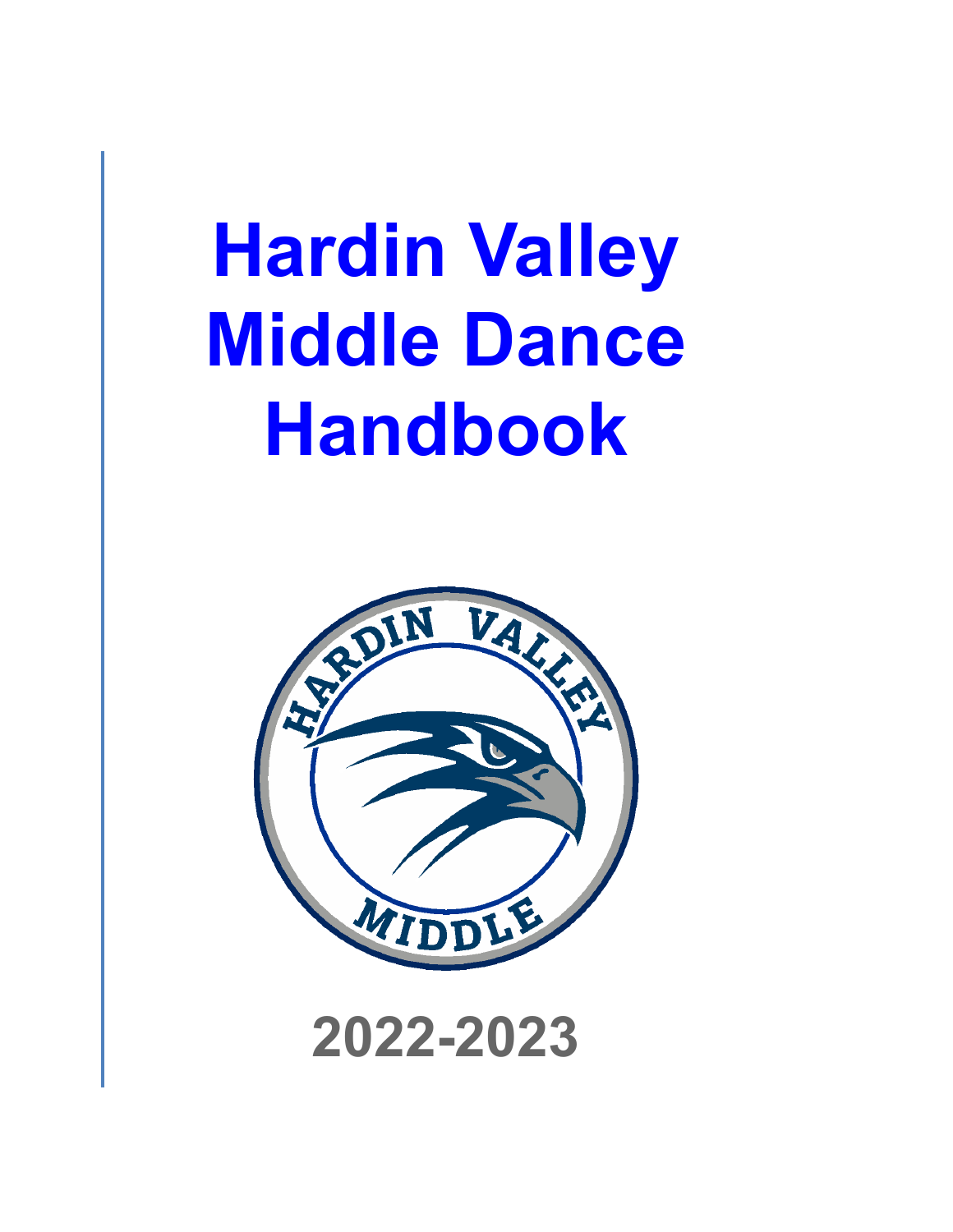## **Hardin Valley Middle Dance Handbook**

## *Philosophy*

The dance program at Hardin Valley Middle will provide its participants with many opportunities involving leadership, teamwork, spirit, and enthusiasm. The purpose of our program is to:

1. Promote and uphold school spirit and enthusiasm of spectators at athletic events in victory and defeat.

2. Develop a sense of good sportsmanship through competition.

3. Promote Hardin Valley Middle by being involved in the community.

**Dance Team Personnel:** The dance team is coached by Addie Stevenson and Sponsored by Christa Branham

#### **Requirements to Try out:**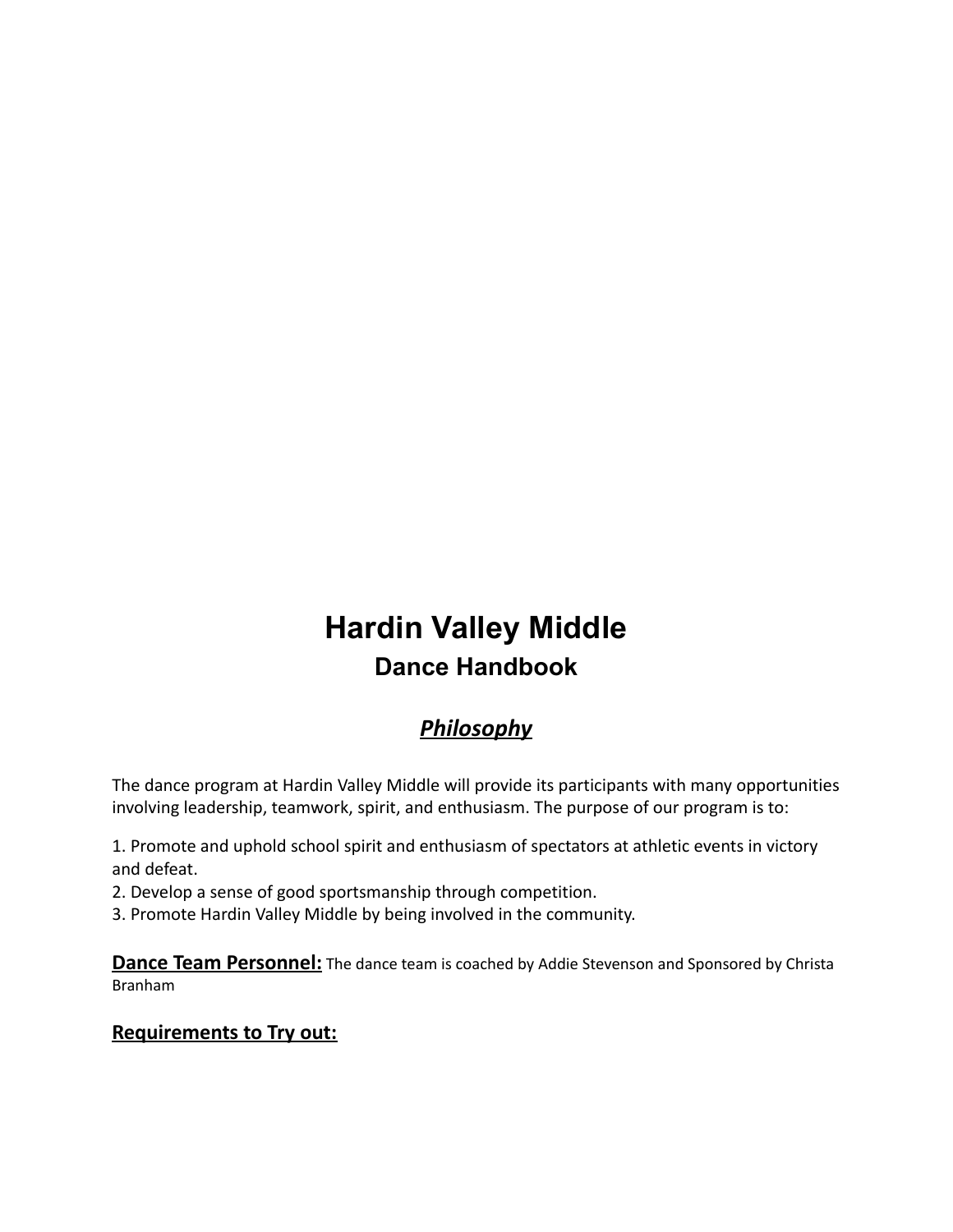- 1. **ALL PAPERWORK & 15.00 Checks made out to Addie Stevenson or Venmo (@addiestevenson)** must be turned in to Coach Addie or Mrs. Branham upon arriving the first day of clinics - **March 22 nd - IN A LABELED ENVELOPE**.
- 2. All dancers must maintain the Knox County academic requirement. Once on the team, all dancers must have passing grades in all classes at all times. Athletic study hall will be the first intervention, followed by removal from the team if grades are not improved. Each athlete must submit a copy of the most recent report card in order to try out (Fall report and most recent interim report card are required). If an athlete has a failing grade they will have 4.5 weeks to improve their grade. If the grade does not improve during that time the athlete may be removed from the team.
- 3. **KNOX COUNTY ELIGIBILITY STATES-ONLY THE FOLLOWING STUDENTS ARE ELIGIBLE TO TRY OUT:**
	- **CURRENTLY ENROLLED HVMS STUDENTS**
	- KNOX COUNTY feeder Elementary Schools students that reside in the Hardin Valley Middle zone.
	- Transfer Students who anticipate an approved transfer and/or are moving into the zoned area.
- 4. Students must attend all clinic dates (March 22<sup>nd</sup> & 23<sup>rd</sup>) in order to try out (March 24<sup>th</sup>).
- 5. Students may participate in outside dance/sport programs; however, they will NOT interfere with HVMS dance.
- 6. A current physical must be on file to try out and participate. This physical must state that your dancer is able to participate in the following areas without restriction: jumps, tumbling, strength training.
- 7. Students are ineligible to participate if he/she becomes 15 years of age on or before **August 1**, 2021.
- 8. If a candidate has been previously dismissed, quit or failed to fulfill **any obligations** of the HVMS Dance program they must wait one full year before they will be allowed to try out again.

#### **Tryouts:**

- 1. Addie Stevenson, will conduct the mandatory dance clinics March 22<sup>nd</sup> and 23<sup>rd</sup> beginning promptly at 4:00pm in the gym and concluding at 6:00pm. Candidates are expected to be in the HVMS gym, dressed and ready to go at 4:00pm, sharp. During the workshop, candidates will learn the tryout routine and practice skills.
- 2. Tryouts will be held March  $24<sup>th</sup>$  beginning at 4:00 pm. Candidates will try out individually as well as in groups of three. Candidates will perform their newly learned dance routine along with the skills listed on the score sheet.
- 3. Candidates will try out and be judged by a selection committee of three to five judges that meet Knox County requirements. **Tryouts are closed. No spectators are allowed**.
- 4. Dress Code: Wear comfortable shorts/pants, shirts, and shoes for clinics. Dance or tennis shoes, solid black shorts, a black top (leotard or form fitting tank - no crop tops) and hair must be in a bun or ponytail for tryouts. On the day of tryouts no student may wear clothing that would identify that student as a past member of a dance or cheer squad. Absolutely NO JEWELRY OR HAIR BOWS/HEADBANDS!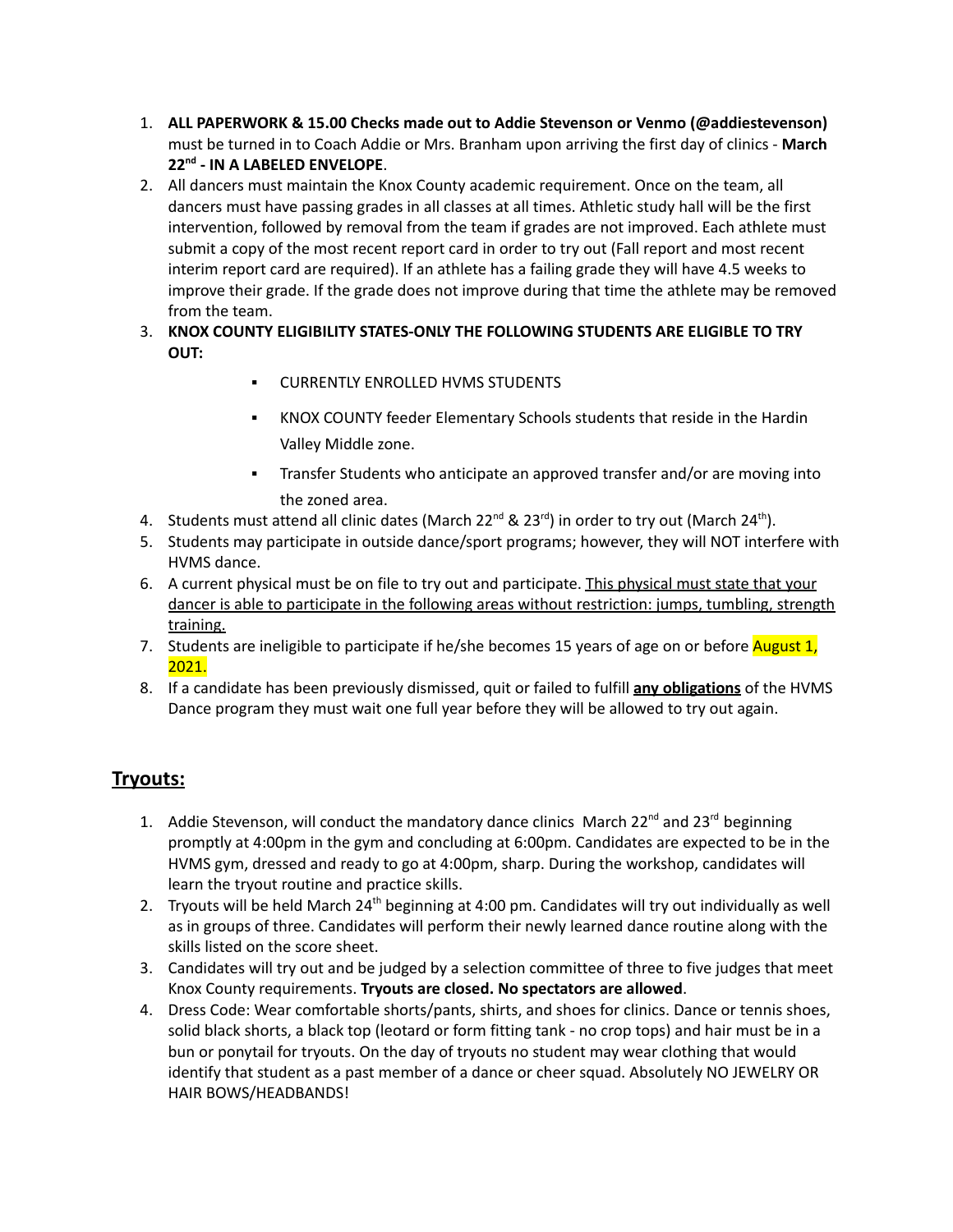5. Studio dance is not required, but highly encouraged.

## *HVMS Dance Rules, Regulations, & Expectations*

#### **I. The Role of a Dancer**

- Represent the school to the highest degree
- Set an example of good behavior and sportsmanship at all times
- Provide leadership
- Promote unification of the crowd's involvement during athletic and school events.
- Improve life skills in the area of: leadership, emotional maturity, self-confidence, moral and ethical values, decision making skills, cooperation, spirit of competition, character and self-discipline.
- Balance academic requirements and demands with extracurricular and personal activities.

#### **II. Standards of Behavior for Dancer**

Dancers by title are **role-models**. Your coach hopes that you will embrace this role. Remember that there are people watching everything you say and do, because of this, dancers are expected to set high standards for their school and to set a good example for their fellow students.

- All dancers must maintain an attitude of enthusiasm and cooperation with team members and the coach at all times. Working together may mean making personal sacrifices at times for the good of the team and doing so with enthusiasm.
- As a representative for Hardin Valley Middle, dancers are expected to uphold all school rules, handbook policies, and state laws while in or out of uniform. Any violation of these rules or conduct deemed improper and unsuitable for a dancer - no matter where the incident takes place - will result in consequences administered at the discretion of the coach and/or the athletic director.
- Bullying is a serious offense and Hardin Valley Middle has a ZERO TOLERANCE policy. If your dancer is suspected of bullying in any capacity he/she will be dismissed immediately. If any parent(s) of any dancer participates in any form of bullying/harassment they may be prohibited from attending any sporting event and may result in their child being dismissed from the team.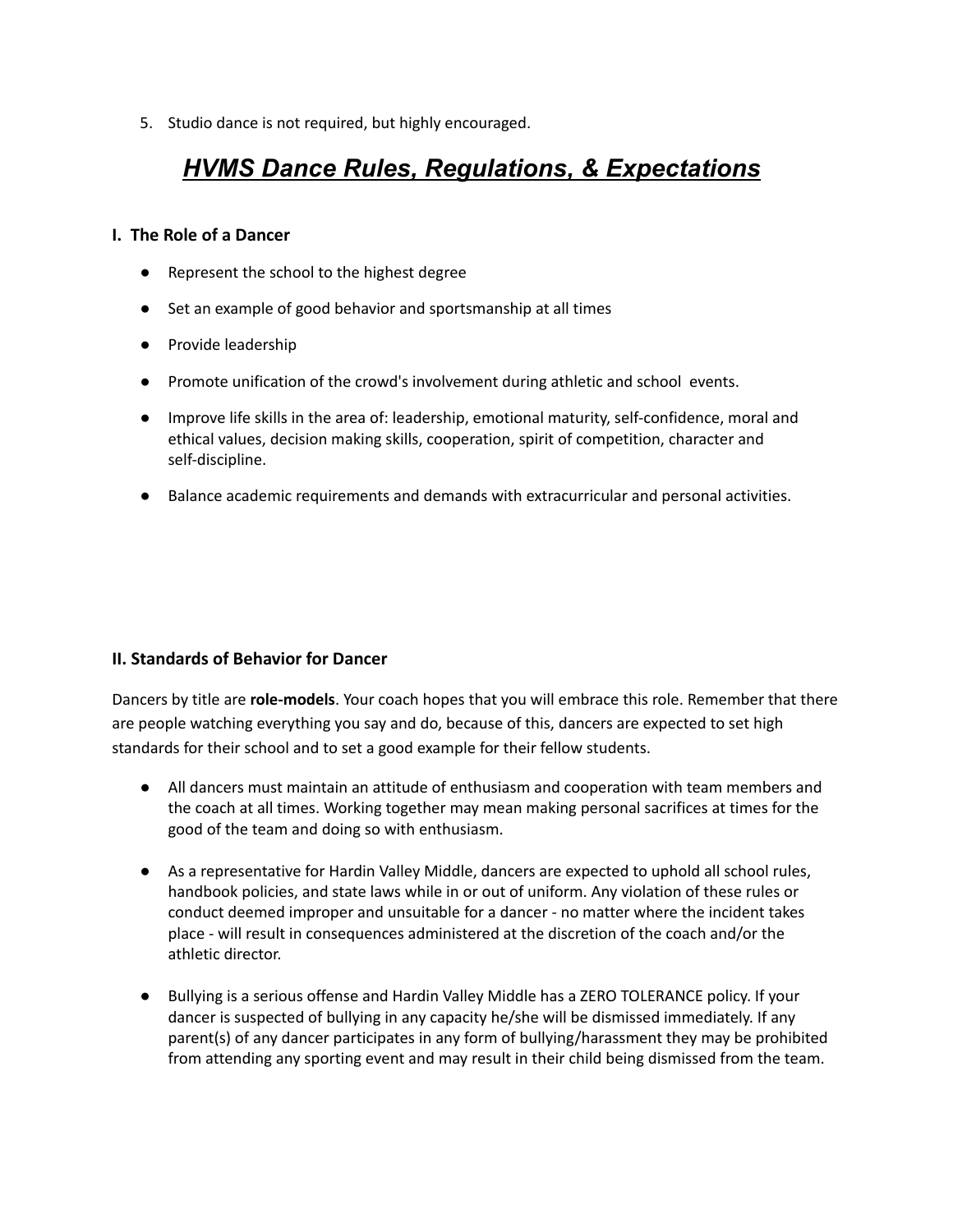- A dancer shall not intimidate, harass, or bully another student through words or actions. Such behavior includes: direct physical contact, such as hitting or shoving; verbal assaults, such as teasing or name-calling; and social isolation, cyber bullying (social media platforms/text) or manipulation
- Grades will be checked periodically at the coach's discretion. If any grade falls below a "C" the dancer will be asked to seek tutoring for extra help and may be removed from participation if grade does not improve.
- If any dancer receives an "F" they will be suspended for one game to try to bring the grade up to passing. If the grade is not brought up at the end of that time they will be suspended at the coach/athletic director's discretion. If the grade is not brought up at that point they may be dismissed.

#### **III. Communication**

- All team communication will be by emails or through a group messaging app (GroupMe). Please refrain from calling the coach or sponsor unless there is an emergency.
- All dates will be communicated through email or through group messaging. There will be a monthly calendar sent out via email. It is your responsibility to stay on top of messages and emails sent by coaches. **Make sure to have GroupMe notifications on!!**
- Social media will be used in a limited capacity for team communication. If a message is on social media, it will also be communicated through GroupMe, email, or text.
- Dancers will be responsible for communicating missing practices and games in an appropriate time frame to coach Addie

#### **IV. Attendance Policy**

- Dance is a time-consuming sport with practice and events. All dancers are expected to attend scheduled meetings, practices and events. **THREE UNEXCUSED ABSENCES equal dismissal from the team.**
- **●** Dancers must be in attendance at school to be eligible to participate in practice or performances. **The only excused absences are below:**
	- **●** Death in the family.
	- **●** Medical illness (requires a note from the doctor stating the illness is contagious)
	- **●** Other medical issue (i.e. sprained wrist-requires note from the doctor)
	- **●** Academic Necessity-(Tutoring or school activity approved by coach 2 weeks prior to the missed event.)
- All dancers will get the TSSAA sanctioned Dead Period off at the end of June and beginning of July. Please make every effort to schedule family vacations during this time.
- All practices before a game are **MANDATORY.** You must attend the **FULL** practice before a game unless the coach is notified with one of the excused absences above.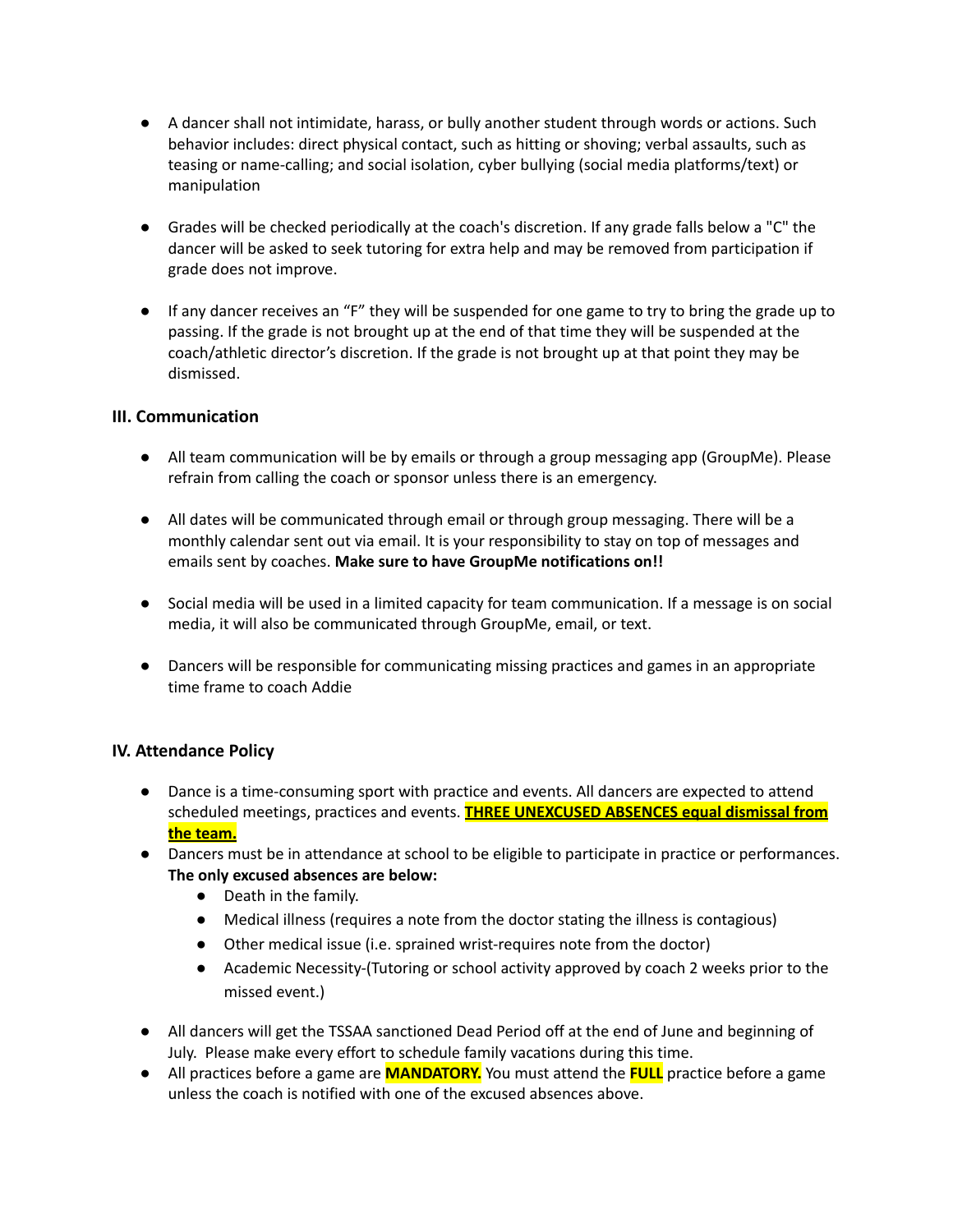- If you are out due to an injury (i.e. sprained wrist) you MUST present a Doctor's note releasing you before you will be allowed to participate at practices, games or competitions. Dancers are still required to attend all practices, games or other scheduled events while injured.
- If you are out due to an injury and unable to perform ALL skills necessary for a dancer you will not participate in the routines.
- Unexcused absences from school are not acceptable. You must be at school to participate in dance activities.
- If you are at school, you are expected to be at practice that day. Please schedule appointments during times that will not conflict with dance practices or events.
- Missing practices that are categorized as "excused" absences can still lead to being removed from a routine or position due to not physically being available to practice. IF you miss the practice before a game you will not dance.
- During game suspensions, the team member will sit in uniform with the coach for the entire game.
- If you are dressed out at any event you are expected to remain with your team/coach at ALL times. You will not sit in the student section, with your friends or parents unless permitted by coach.

#### **VI. Safety**

- Jewelry is not to be worn at any dance event or practice Only team earrings!
- Nails are to be kept at an appropriate length. Neutral Nail polish ONLY. Finger nails must be kept short near the end of the fingertips. This rule applies to artificial nails as well.
- Appropriate practice wear/uniform and shoes must be worn at all times.
- Hair must be pulled up and out of the dancers face for all practices, games and appearances with a hair tie ( NO SCRUNCHIES ) unless otherwise noted.
- Dancers may not chew gum or snack (unless on break) while at practices or games.
- Athletes will NEVER spot another athlete or tumble without supervision of the Coach or other AACCA certified staff member

#### **VII. Dance Season**

Practices and Event Participation:

- While every effort will be made to schedule in advance, events may be scheduled and attendance required with short notice.
- Practices during the school year will be 2 days per week.
- **Arrive** at all practices on time, in **complete assigned practice attire**, with hair up and out of the dancer's face.
- Every Dancer will be expected to dance at all home basketball and football games.

Game Day Expectations:

- Team members are expected to dress as a team on game day. **This is not optional.**
- For home games, dancers need to report to the designated area to be fed, dressed, and warmed up by 4:00.
- **● Have uniform at all games. If you are missing pieces you will not dance.**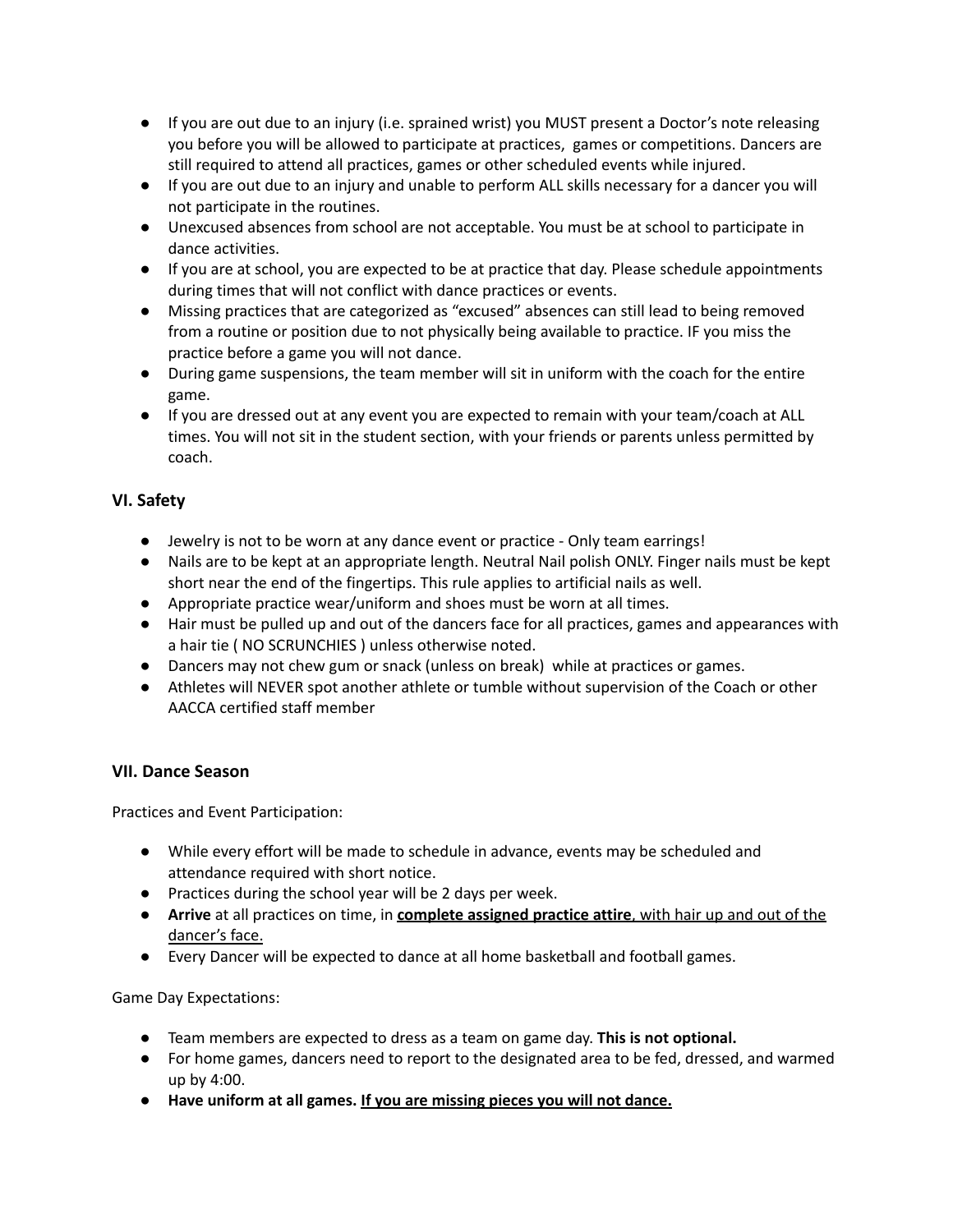- **● Hair and make-up must be game day ready upon arrival.**
	- **o Game day ready =Hair up in the style decided upon, Tasteful Eyes and lipstick. \*\*Subject to change\*\***
- Remain in the dance area. You may take care of personal business before or after the game.
- Any conduct deemed unsportsmanlike is subject to disciplinary action at the Coach's discretion, up to and including dismissal from the team.
- DO NOT socialize during the game.
- Dancers are to remain with the coach AT ALL TIMES unless you receive permission from Coach.
- No athlete has guaranteed preferential routine placement. All placements are given by the Coach.
- Dancers are expected to stand RESPECTFULLY, hand over your heart, completely silent during the playing/performing of the National Anthem. If you cannot do that you will be benched for that game. If it persists you will be dismissed from the team.
- Parents are not permitted in designated practice areas, nor behind the fence during football season.

#### **VIII. Uniforms**

- Each dancer will be responsible for their uniform. Your uniform must be clean for every event.
- Each dancer is responsible for any lost, stolen or damaged items.
- Uniforms are to be worn for school activities only.
- Do not lend your uniform to anyone.

#### **IX. Financial Responsibilities**

As a public-school group, no child should be unable to try out or participate due to the inability to afford the expenses that may come with being a member of a group or team. Therefore, please do not decide whether to allow your student to try out for the dance team based on these expenses. The payment schedule can be flexible when necessary and there are several fundraising opportunities.

**100% PARTICIPATION IS REQUIRED for all Team Fundraising**. Parents are highly encouraged to help with fundraising. However, the dance account keeps all fundraising to pay for listed and miscellaneous expenses such as 8<sup>th</sup> grade night awards, end of the year banquet costs, and other necessary expenses unless otherwise specified.

Any student who has been a dancer in the past and has not paid his/her dance financial obligations from the previous season may not participate in the clinic or tryouts until these bills are paid in full. Non-Payment of financial obligations may result in dismissal.

Most of the items we order/purchase are custom items and as such require a significant deposit before the order will be processed and must be paid in full prior to shipping the completed order. **Due to vendor's policies, effective immediately, items purchased will no longer be distributed to individual dancers until payment for that item is received in full.**

**ESTIMATED** Equipment Cost for Dancers necessary items are as follows:

| $\bullet$ Insurance | \$30.00                                                   |
|---------------------|-----------------------------------------------------------|
| • Summer Camp       | \$450.00 (Price will vary with fundraising and # of team) |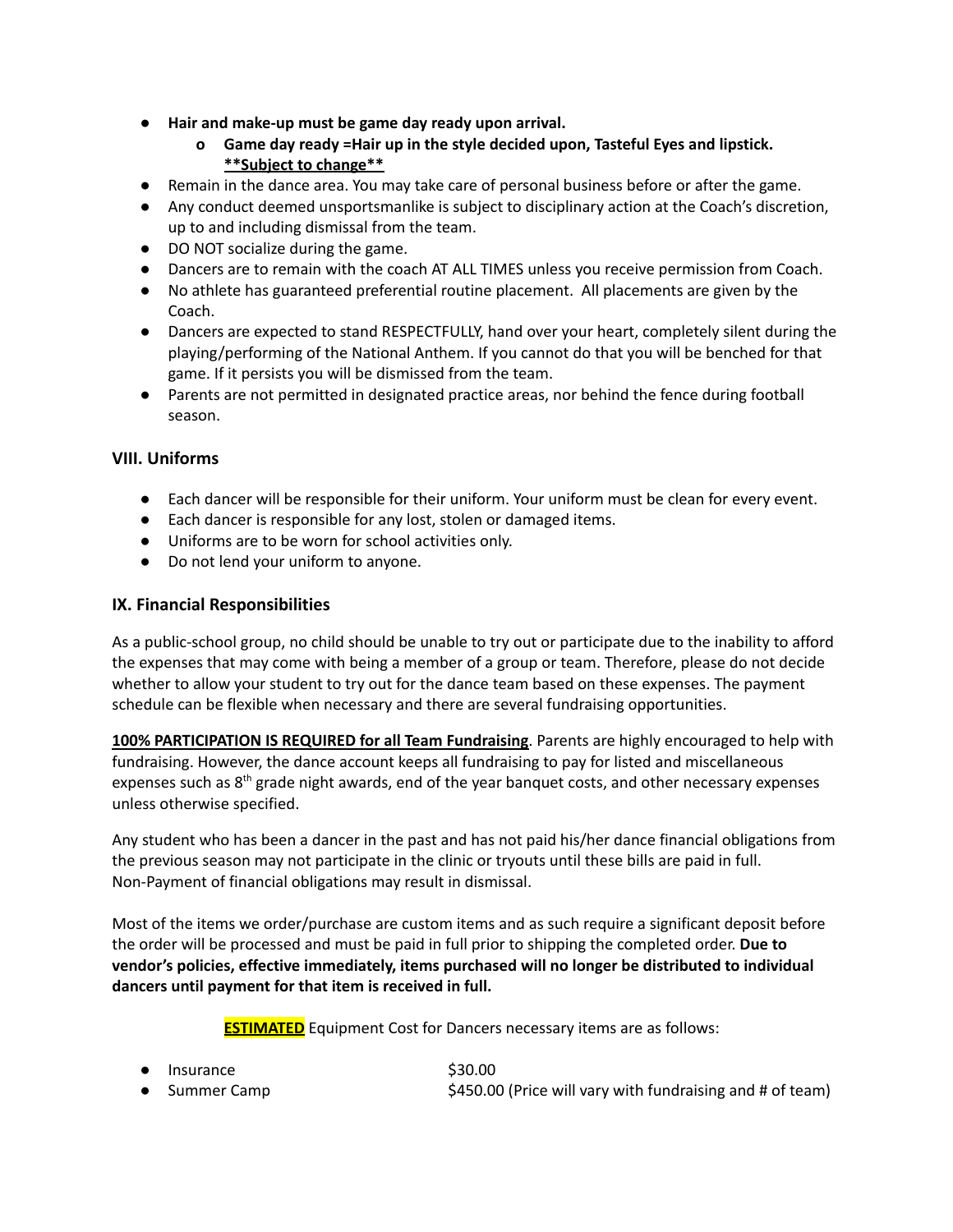- Camp/Practice Wear <br>
\$30-40 (includes 3 shirts and a bow)
- 
- Bloch Nude Jazz Shoes \$49.00
- 
- Team earrings <br>● S8.00
- 
- 
- Uniforms/Poms based to the state of the state state of the state state of the state of the state state state of the state of the state of the state of the state of the state of the state of the state of the state of the
	-
- White tennis shoes **\$50-70** (depends on where you choose to purchase)
- Coach Fee \$50.00/month (estimated timeframe April-January )
- Studio Summer Fee Studio Summer Fee Studio Summer Fee Studio 3 months (depends on total # of girls on team)

### **Summer Practices:**

We will begin conducting practices in April. We will not have practices or contact during the TSSAA dead period (June 26-July 10). The attendance policy (**page 5**) will be in place during summer practices.

Summer practices will be on Mondays and Thursdays from 10am - 12pm. These practices may take place at a nearby dance studio. Please make sure the dancer has had a proper breakfast and packs a small snack as well as plenty of water.

We will participate in a 3-4 day UDA destination summer camp. **UDA camp is MANDATORY** - this is where the girls will learn their routines for football and basketball season as well as provide a great opportunity for the team to learn and grow as dancers, teammates, and people. UDA camp dates will be announced shortly after tryouts as the dates may change year to year. The estimated cost will be around \$450. Dancers will have an outfit or uniform for each day and it is their responsibility to wear the correct outfit each day.

## **Fall Practices & Games:**

Fall practices will begin the first week of school on Mondays and Thursdays until 6pm and start promptly at 4pm. Between 3:30- 4 dancers are expected to change into practice attire and eat a snack if needed.

During football season, dancers will be expected to be in uniform, fed, and ready to stretch and practice an hour before the game starts. We will only perform at home football games, unless there is a close game nearby that the whole team is able to attend. The dates will be sent out on the monthly calendar.

During Basketball season, we will have team meals before the game (3:30-4). Once the basketball schedule is released a sign up sheet for team meals will be sent out for parents to volunteer.

Dancers must be present the full practice prior to football/basketball game in order to perform ( i.e. if there is a basketball game Thursday, you must attend the full Monday practice)